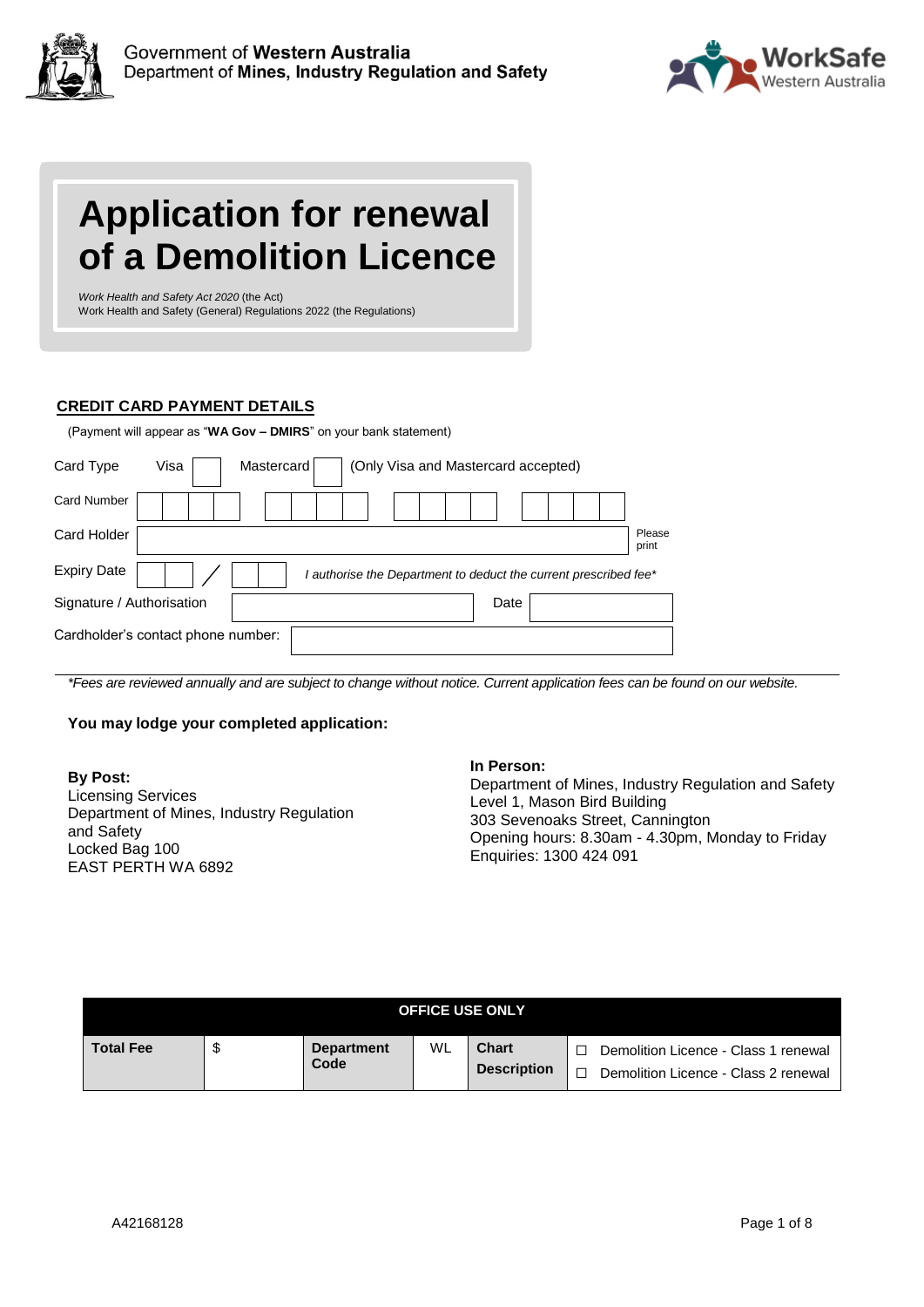



| 1. Class of Demolition Licence                                                                                                                                                                                              |                         |                |                 |                |          |  |  |  |  |  |
|-----------------------------------------------------------------------------------------------------------------------------------------------------------------------------------------------------------------------------|-------------------------|----------------|-----------------|----------------|----------|--|--|--|--|--|
| <b>Type</b>                                                                                                                                                                                                                 |                         | $\Box$ Class 1 |                 | $\Box$ Class 2 |          |  |  |  |  |  |
| 2. Licence holder details                                                                                                                                                                                                   |                         |                |                 |                |          |  |  |  |  |  |
| Licence number                                                                                                                                                                                                              |                         |                |                 |                |          |  |  |  |  |  |
| Expiry date *The application to renew must be received<br>before the expiry of the licence                                                                                                                                  |                         |                |                 |                |          |  |  |  |  |  |
| If you are a body corporate and your registered office is located outside WA, or you are an individual and you reside outside WA, please<br>provide details as to the circumstances which justify the grant of the licence. |                         |                |                 |                |          |  |  |  |  |  |
|                                                                                                                                                                                                                             |                         |                |                 |                |          |  |  |  |  |  |
| <b>Renewing as a Body Corporate)</b>                                                                                                                                                                                        |                         |                |                 |                |          |  |  |  |  |  |
|                                                                                                                                                                                                                             | Registered Company name |                |                 |                |          |  |  |  |  |  |
| ACN - Australian Company Number                                                                                                                                                                                             |                         |                |                 |                |          |  |  |  |  |  |
| Trading Name (if applicable) a<br>business name extract is required                                                                                                                                                         |                         |                |                 |                |          |  |  |  |  |  |
| Company address *must be within<br>Western Australia unless otherwise                                                                                                                                                       |                         | Street address |                 |                |          |  |  |  |  |  |
| specified above                                                                                                                                                                                                             |                         | Suburb         |                 |                | Postcode |  |  |  |  |  |
| Postal address (if different to<br>business address)                                                                                                                                                                        |                         | Postal address |                 |                |          |  |  |  |  |  |
|                                                                                                                                                                                                                             |                         | Suburb         |                 |                | Postcode |  |  |  |  |  |
| Mobile phone no.                                                                                                                                                                                                            |                         |                | Phone no. (day) |                |          |  |  |  |  |  |
| Email                                                                                                                                                                                                                       |                         |                |                 |                |          |  |  |  |  |  |
| Renewing as an Individual                                                                                                                                                                                                   |                         |                |                 |                |          |  |  |  |  |  |
| Family name                                                                                                                                                                                                                 |                         |                |                 |                |          |  |  |  |  |  |
| Given name/s                                                                                                                                                                                                                |                         |                |                 |                |          |  |  |  |  |  |
| Date of birth                                                                                                                                                                                                               |                         |                | Place of birth  |                |          |  |  |  |  |  |
| <b>Residential Address</b>                                                                                                                                                                                                  |                         | Street address |                 |                |          |  |  |  |  |  |
|                                                                                                                                                                                                                             |                         | Suburb         |                 |                | Postcode |  |  |  |  |  |
| Postal address (if different to<br>residential address)                                                                                                                                                                     |                         | Postal address |                 |                |          |  |  |  |  |  |
|                                                                                                                                                                                                                             |                         | Suburb         |                 |                | Postcode |  |  |  |  |  |
| Mobile phone no.                                                                                                                                                                                                            |                         |                | Phone no. (day) |                |          |  |  |  |  |  |
| Email                                                                                                                                                                                                                       |                         |                |                 |                |          |  |  |  |  |  |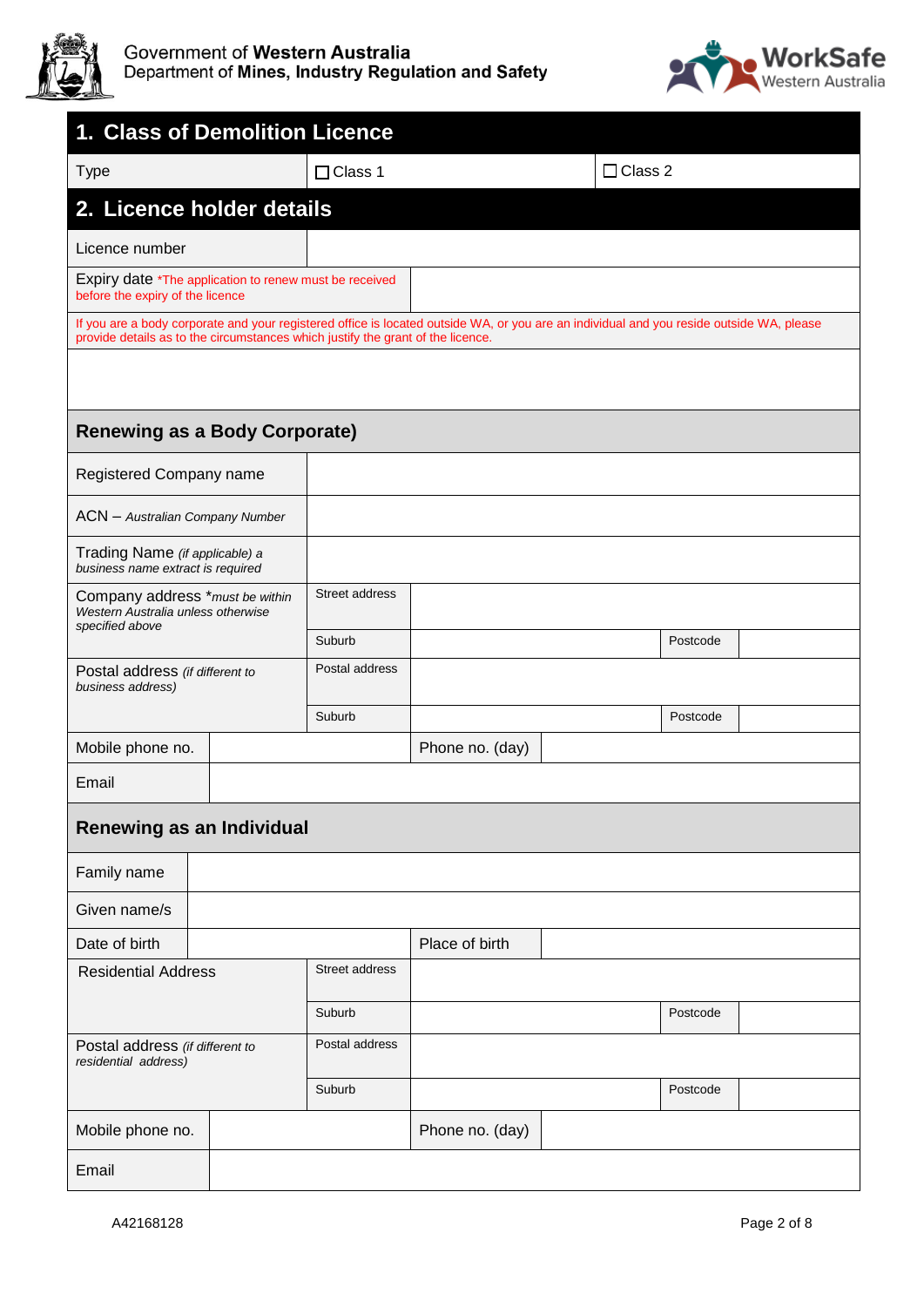



## **3. Competency Declaration**

The licence cannot be renewed unless the regulator is satisfied that the nominated supervisor is a competent person and that demolition work of the type authorised by the licence has been carried out on behalf of the applicant during the term of the licence

#### **Individual**

I declare that I (or the nominated supervisor) have maintained the competency required to carry out the work covered by the licence.

Legal Name: \_\_\_\_\_\_\_\_\_\_\_\_\_\_\_\_\_\_\_\_\_\_\_\_\_\_\_\_\_\_\_\_\_\_\_\_\_\_\_\_\_\_\_\_\_\_\_\_\_\_\_\_\_\_\_\_\_\_\_\_\_\_\_\_\_\_\_\_\_\_\_\_\_\_\_\_\_

Signature: \_\_\_\_\_\_\_\_\_\_\_\_\_\_\_\_\_\_\_\_\_\_\_\_\_\_\_\_\_\_\_\_\_\_\_\_\_\_\_\_\_\_\_ Date: \_\_\_\_\_\_\_\_\_\_\_\_\_\_\_\_\_\_\_\_\_\_\_\_\_\_\_\_\_\_\_

### **Body Corporate**

Please refer to Section 127 CA of the *Corporations Act 2001* if signing as a Body Corporate applicant

I declare that the nominated supervisor has maintained the competency required to carry out the work covered by the licence.

| I declare that the nominated supervisor has maintained the competency required to carry out the work covered<br>by the licence. |  |
|---------------------------------------------------------------------------------------------------------------------------------|--|
|                                                                                                                                 |  |
|                                                                                                                                 |  |
|                                                                                                                                 |  |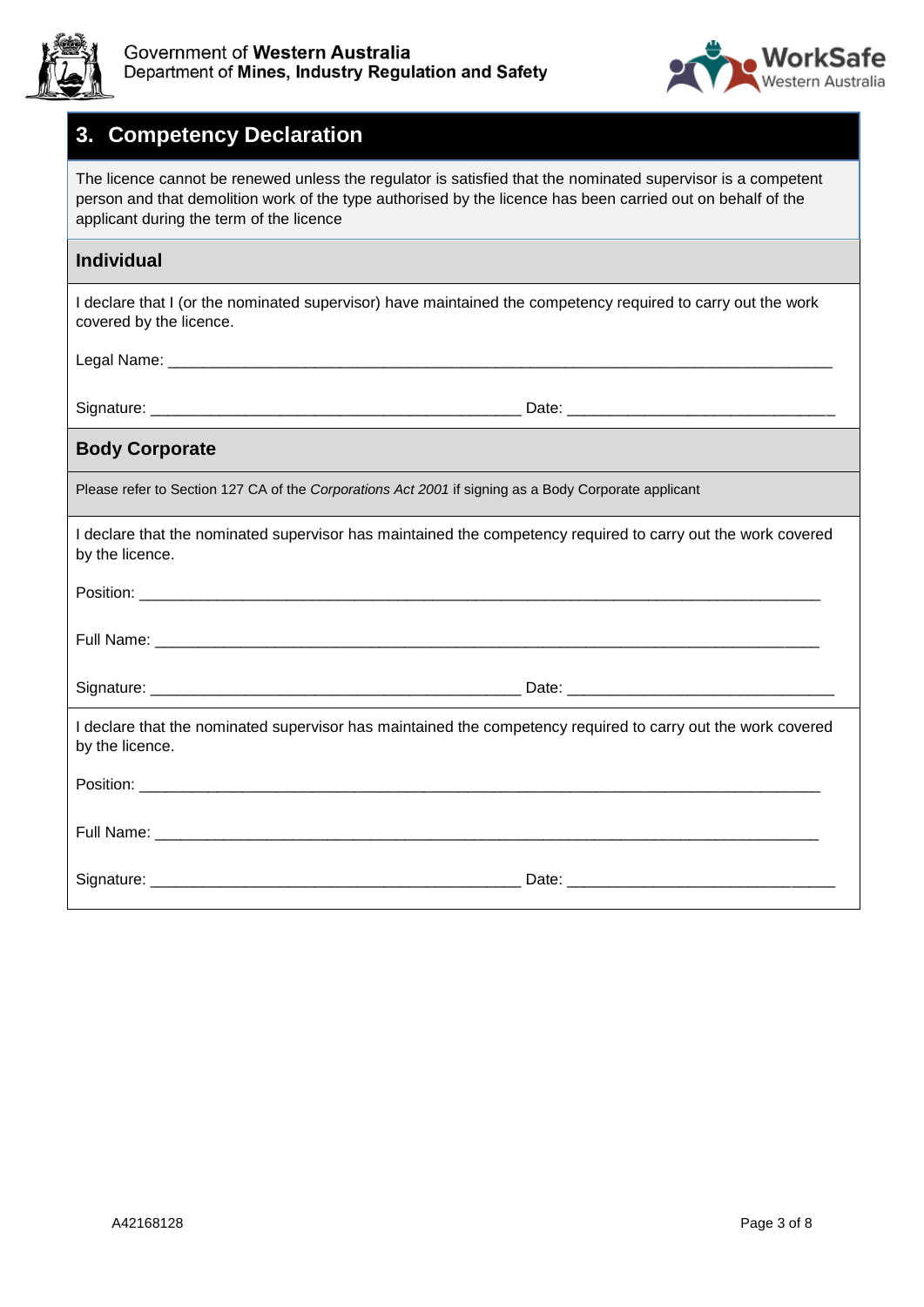



# **4. Experience**

The nominated supervisor must demonstrate recent and relevant demolition experience in investigating, planning and supervising safe methods of demolition for the demolition work.

To demonstrate this, the nominated supervisor must complete the Statement of Experience (SOE) within this application. The SOE must demonstrate experience in the class of demolition work applied for. The experience must include:

- Project start and finish dates/the dates the demolition work was carried out over;
- How many days the demolition work was carried out over;
- The demolition licence number work was carried out under;
- Employers details including details of person/s who can verify/answer questions about the experience;
- Name of project;
- Type of Structure;
- Composite of structure;
- Complete or partial demolition;
- Site address;
- Height and square metering:
- Method of demolition
- The role and responsibilities of the nominated supervisor;
- Name and signature of nominated supervisor;
- Date.

Nominated supervisors must have demonstrated experience in performing work in accordance with *Australian Standard AS2601: The demolition of structures* (AS 2601).

**Experience must be a minimum of three (3) substantial jobs within the past 5 years, in the class for which you are applying.** *Note: Demolition jobs will be referenced against Demolition of Work Notifications submitted to the WorkSafe Commissioner under regulation 142F.*

To assist in verification of the demolition work experience within the SOE, additional information and/or documentation may be requested at any point during the application process. Examples of information and/or documentation that may be requested are Safe Work Method Statements (SWMS), Job Safety Analysis (JSA), demolition management plan, copies of Notification of Demolition Work etc.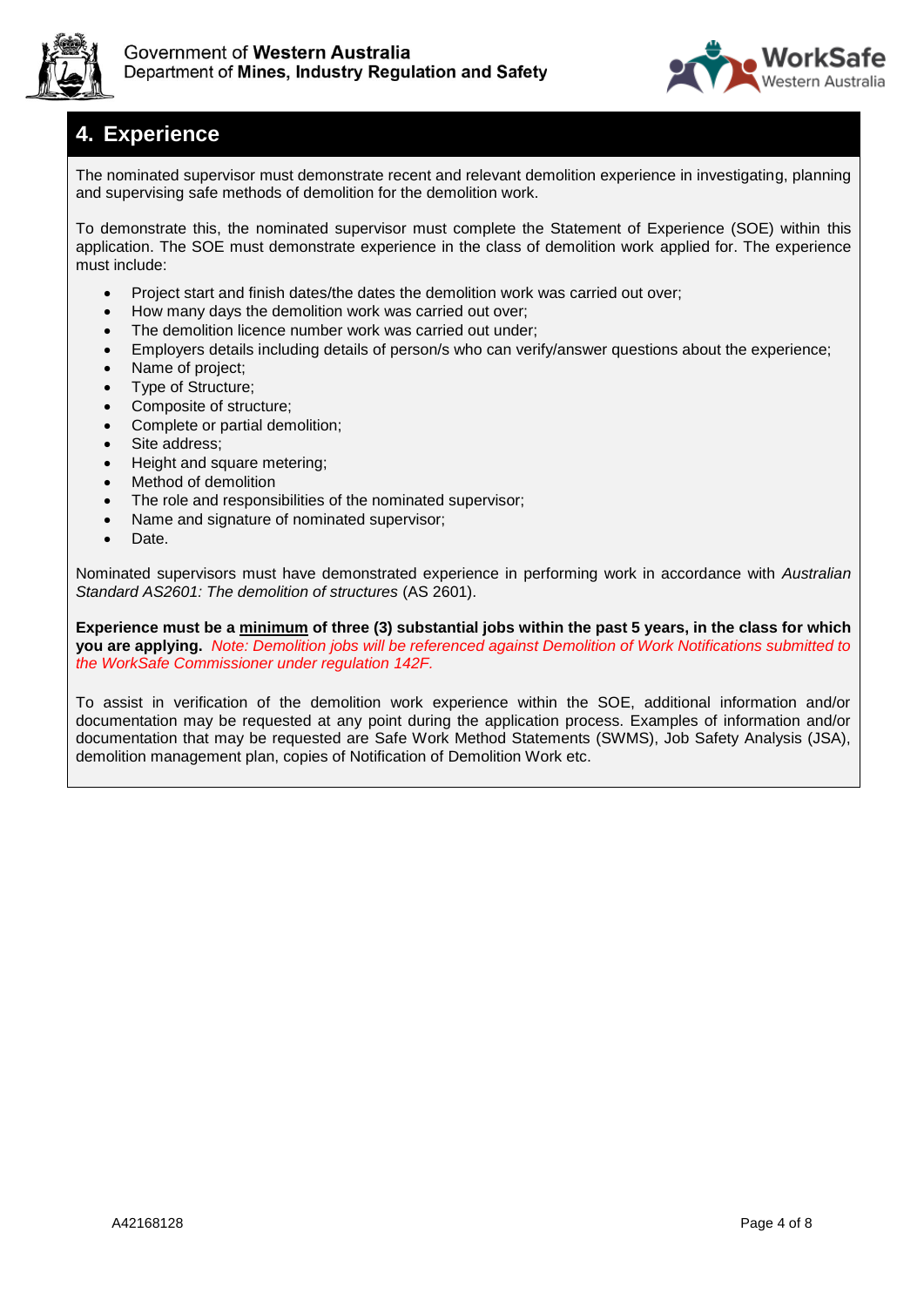



### **Statement of Experience (SOE)** – **Demolition Licence Application**

The nominated supervisor is required to provide a detailed description of **a minimum of three (3) substantial demolition jobs, in the demolition class being applied for, completed within the five (5) years before the date of the application.** *Note: demolition jobs will be referenced against Demolition of Work Notifications submitted to the WorkSafe Commissioner under regulation 142F.*

| <b>Project start</b><br>and finish<br>dates<br>(how many days) | <b>Demolition</b><br>licence<br>number<br>(works<br>conducted<br>under) | Employer<br>(including name,<br>email address and<br>telephone number<br>of person/s who<br>can verify<br>experience) | Name of project<br>(If applicable)<br>Type of structure<br><b>Composite of</b><br>structure<br><b>Complete or</b><br>partial demolition | Site address | <b>Sqms</b><br>(m <sup>2</sup> )<br>Height<br>(m)<br>(You must<br>provide<br>details of<br>both) | <b>Method of</b><br>demolition | Your role and responsibilities - overview of the<br>activities performed by you in relation to the<br>demolition work you were involved in. |                    |
|----------------------------------------------------------------|-------------------------------------------------------------------------|-----------------------------------------------------------------------------------------------------------------------|-----------------------------------------------------------------------------------------------------------------------------------------|--------------|--------------------------------------------------------------------------------------------------|--------------------------------|---------------------------------------------------------------------------------------------------------------------------------------------|--------------------|
|                                                                |                                                                         |                                                                                                                       |                                                                                                                                         |              |                                                                                                  |                                |                                                                                                                                             | Office use<br>only |

Name of Nominated Supervisor: <br> **Signature:** <u>Signature: **Signature**: **Signature**: **Signature**: **Signature**: **Signature**: **Signature**: **Signature**: **Signature**: **Signature**: **Signature**: **Signature**: **Signature</u>**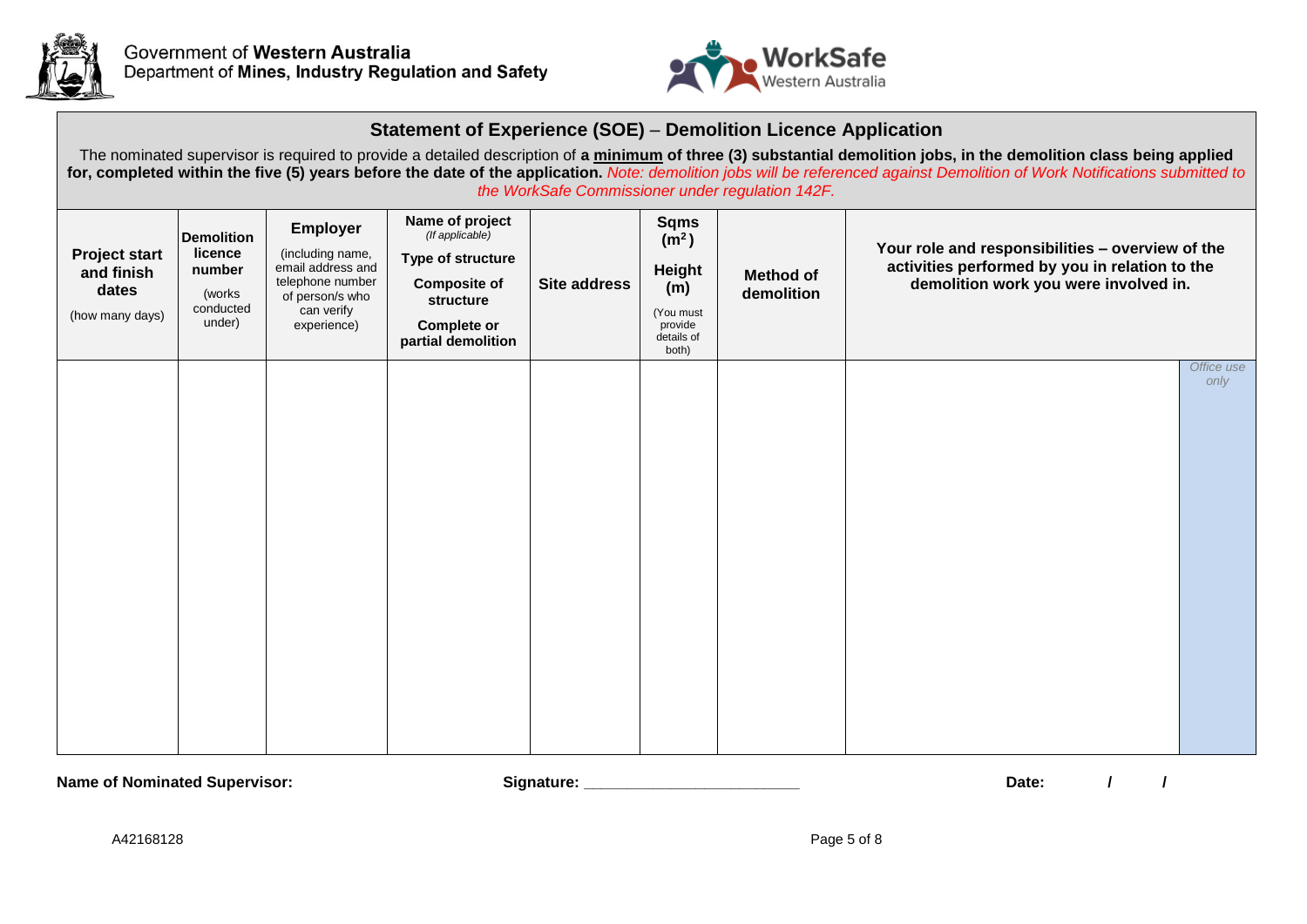



### **Statement of Experience (SOE)** – **Demolition Licence Application**

The nominated supervisor is required to provide a detailed description of **a minimum of three (3) substantial demolition jobs, in the demolition class being applied for, completed within the five (5) years before the date of the application.** *Note: demolition jobs will be referenced against Demolition of Work Notifications submitted to the WorkSafe Commissioner under regulation 142F.*

| <b>Project start</b><br>and finish<br>dates<br>(how many days) | <b>Demolition</b><br>licence<br>number<br>(works<br>conducted<br>under) | Employer<br>(including name,<br>email address and<br>telephone number<br>of person/s who<br>can verify<br>experience) | Name of project<br>(If applicable)<br>Type of structure<br><b>Composite of</b><br>structure<br><b>Complete or</b><br>partial demolition | Site address | <b>Sqms</b><br>(m <sup>2</sup> )<br>Height<br>(m)<br>(You must<br>provide<br>details of<br>both) | <b>Method of</b><br>demolition | Your role and responsibilities - overview of the<br>activities performed by you in relation to the<br>demolition work you were involved in. |                    |
|----------------------------------------------------------------|-------------------------------------------------------------------------|-----------------------------------------------------------------------------------------------------------------------|-----------------------------------------------------------------------------------------------------------------------------------------|--------------|--------------------------------------------------------------------------------------------------|--------------------------------|---------------------------------------------------------------------------------------------------------------------------------------------|--------------------|
|                                                                |                                                                         |                                                                                                                       |                                                                                                                                         |              |                                                                                                  |                                |                                                                                                                                             | Office use<br>only |

Name of Nominated Supervisor: <br> **Signature:** <u>Signature: **Signature**: **Signature**: **Signature**: **Signature**: **Signature**: **Signature**: **Signature**: **Signature**: **Signature**: **Signature**: **Signature**: **Signature</u>**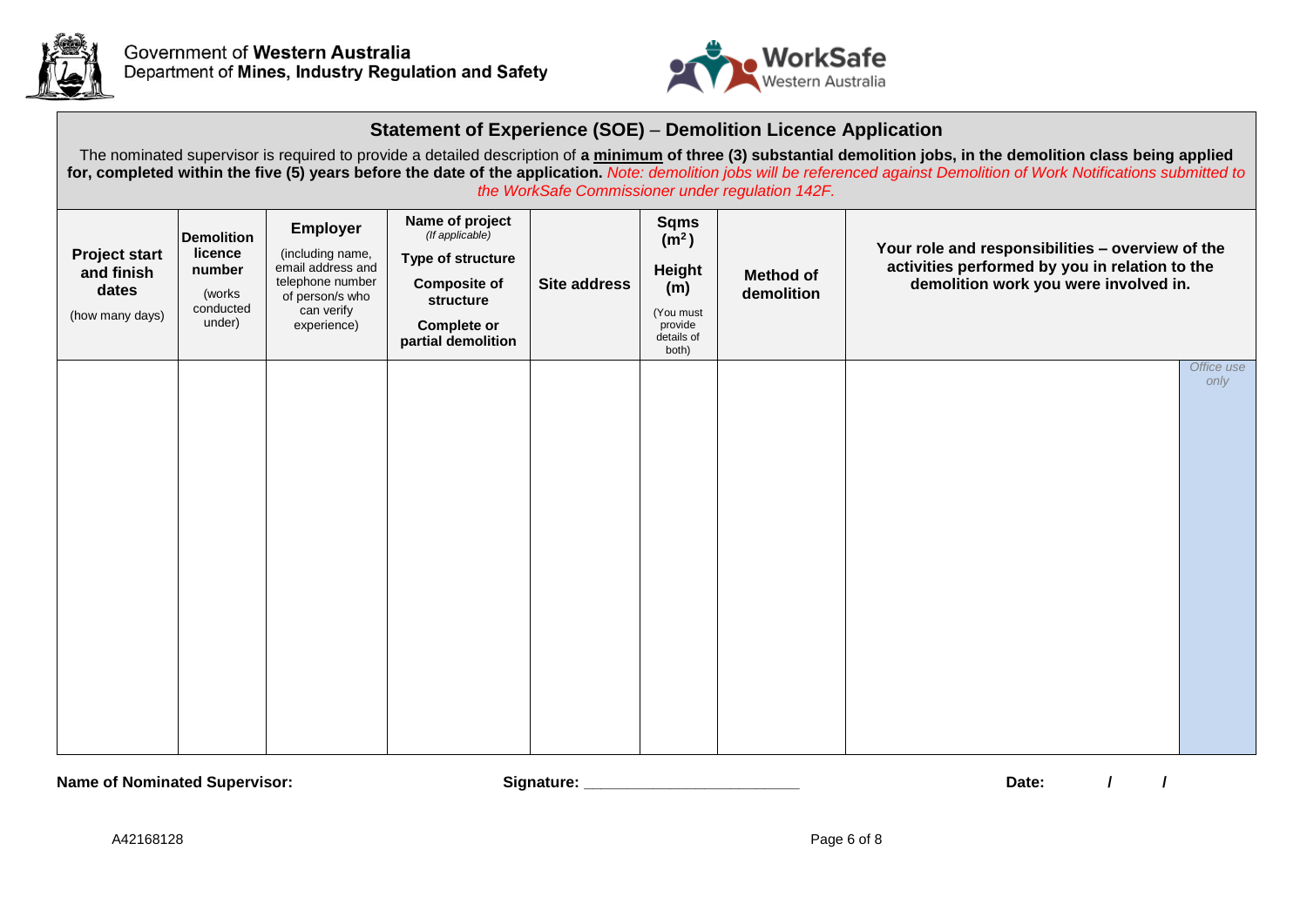



### **Statement of Experience (SOE)** – **Demolition Licence Application**

The nominated supervisor is required to provide a detailed description of **a minimum of three (3) substantial demolition jobs, in the demolition class being applied for, completed within the five (5) years before the date of the application.** *Note: demolition jobs will be referenced against Demolition of Work Notifications submitted to the WorkSafe Commissioner under regulation 142F.*

| <b>Project start</b><br>and finish<br>dates<br>(how many days) | <b>Demolition</b><br>licence<br>number<br>(works<br>conducted<br>under) | <b>Employer</b><br>(including name,<br>email address and<br>telephone number<br>of person/s who<br>can verify<br>experience) | Name of project<br>(If applicable)<br>Type of structure<br><b>Composite of</b><br>structure<br><b>Complete or</b><br>partial demolition | <b>Site address</b> | <b>Sqms</b><br>(m <sup>2</sup> )<br>Height<br>(m)<br>(You must<br>provide<br>details of<br>both) | <b>Method of</b><br>demolition | Your role and responsibilities - overview of the<br>activities performed by you in relation to the<br>demolition work you were involved in. |                    |
|----------------------------------------------------------------|-------------------------------------------------------------------------|------------------------------------------------------------------------------------------------------------------------------|-----------------------------------------------------------------------------------------------------------------------------------------|---------------------|--------------------------------------------------------------------------------------------------|--------------------------------|---------------------------------------------------------------------------------------------------------------------------------------------|--------------------|
|                                                                |                                                                         |                                                                                                                              |                                                                                                                                         |                     |                                                                                                  |                                |                                                                                                                                             | Office use<br>only |

Name of Nominated Supervisor: <br> **Signature: Signature: Signature: Signature: Signature: Signature: Signature: Signature: Signature: Signature: Signature: Signature: Signature: Signatu**